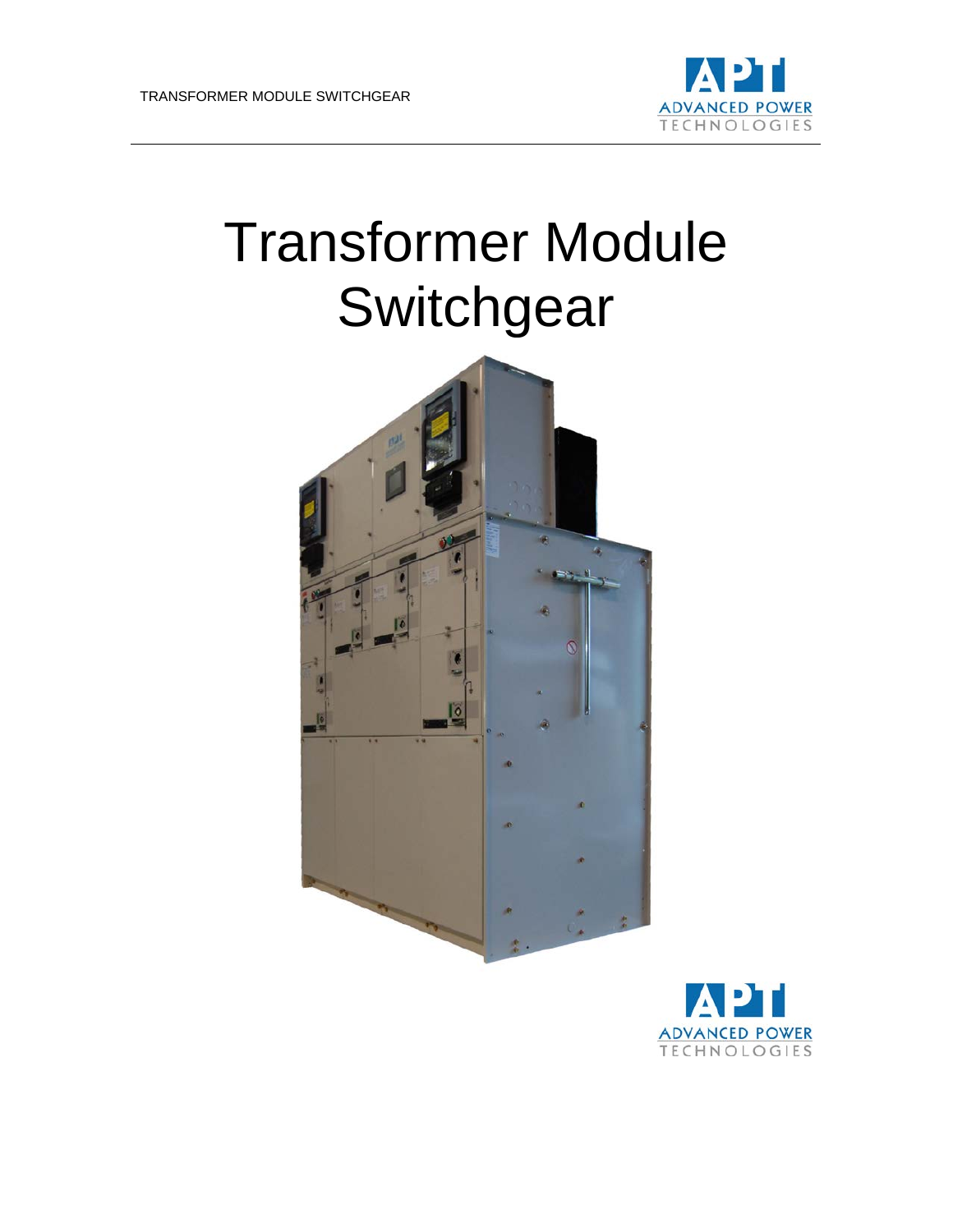

# **1. General Description**

The Transformer Module Switchgear (TMS) is a compact switchgear for applications in medium voltage distribution networks. TMS offers a sealed stainless steel tank, which contains all of the live components and switching functions. Routine tests are carried out on all units/modules before dispatch. No special tools are required for the installation of the equipment. Available modules are the cable switch and the vacuum circuit breaker.

## 1.1 Layout Diagram



**Figure 1.1: Layout Diagram**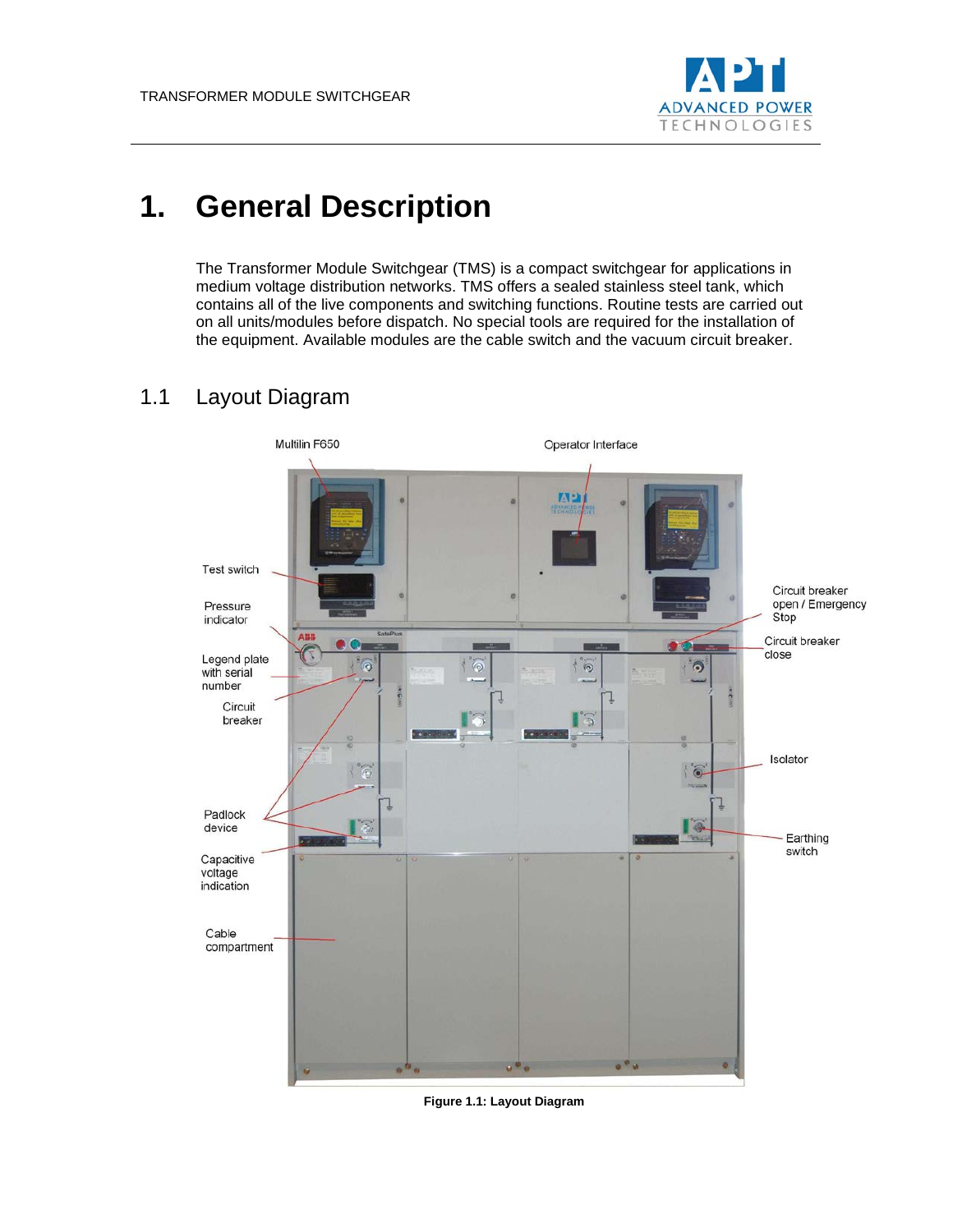

# **2. Electrical Data**

| <b>Transformer Module</b><br><b>Switchgear</b> |                | <b>C-Module</b>         |                    | <b>V-Module</b>           |                    |
|------------------------------------------------|----------------|-------------------------|--------------------|---------------------------|--------------------|
|                                                |                | Switch-<br>disconnector | Earthing<br>switch | Vacuum circuit<br>breaker | Earthing<br>switch |
| Rated voltage                                  | kV             | 12/15/17,5/24           | 12/15/17,5/24      | 12/15/17,5/24             | 12/15/17,5/24      |
| Power frequency<br>withstand voltage           | kV             | 28/38/38/50             | 28/38/38/50        | 28/38/38/50               | 28/38/38/50        |
| Impulse withstand<br>voltage                   | kV             | 95/95/95/125            | 95/95/95/125       | 95/95/95/125              | 95/95/95/125       |
| Rated current                                  | A              | 630/630/630/630         |                    | 630/630/630/630           |                    |
| Breaking capacities:                           |                |                         |                    |                           |                    |
| active load                                    | $\overline{A}$ | 630/630/630/630         |                    |                           |                    |
| closed loop                                    | $\overline{A}$ | 630/630/630/630         |                    |                           |                    |
| off load cable charging                        | $\overline{A}$ | 135/135/135/135         |                    |                           |                    |
| off load transformer                           | $\overline{A}$ |                         |                    |                           |                    |
| earth fault                                    | $\overline{A}$ | 200/150/150/150         |                    |                           |                    |
| earth fault cable<br>charging                  | $\overline{A}$ | 115/87/87/87            |                    |                           |                    |
| short circuit breaking<br>current              | kA             |                         |                    | 21/21/16/16               |                    |
| Making capacity                                | kA             | 62,5/52,5/50/50         | 62,5/52,5/50/50    | 52,5/52,5/40/40           | 52,5/52,5/40/40    |
| Short time current 0.5<br>sec.                 | kA             |                         |                    | 16/16/16/16               |                    |
| Short time current 1<br>$***$<br>sec.          | kA             | $25/-/-/-$              | $25/-/-/-$         | 16/16/16/16               |                    |
| Short time current 3<br>sec.                   | kA             | 21/21/21/21             | 21/21/21/21        | 21/21/16/16               | 21/21/16/16        |

\*\* Maximum rating for bushings Interface B (400 series plug-in)

**Figure 2.1: Electrical Data**

# **3. Installation**

Installation of the TMS must be performed by a certified electrician. If you are unsure of any methodology during installation, please contact Advanced Power Technologies.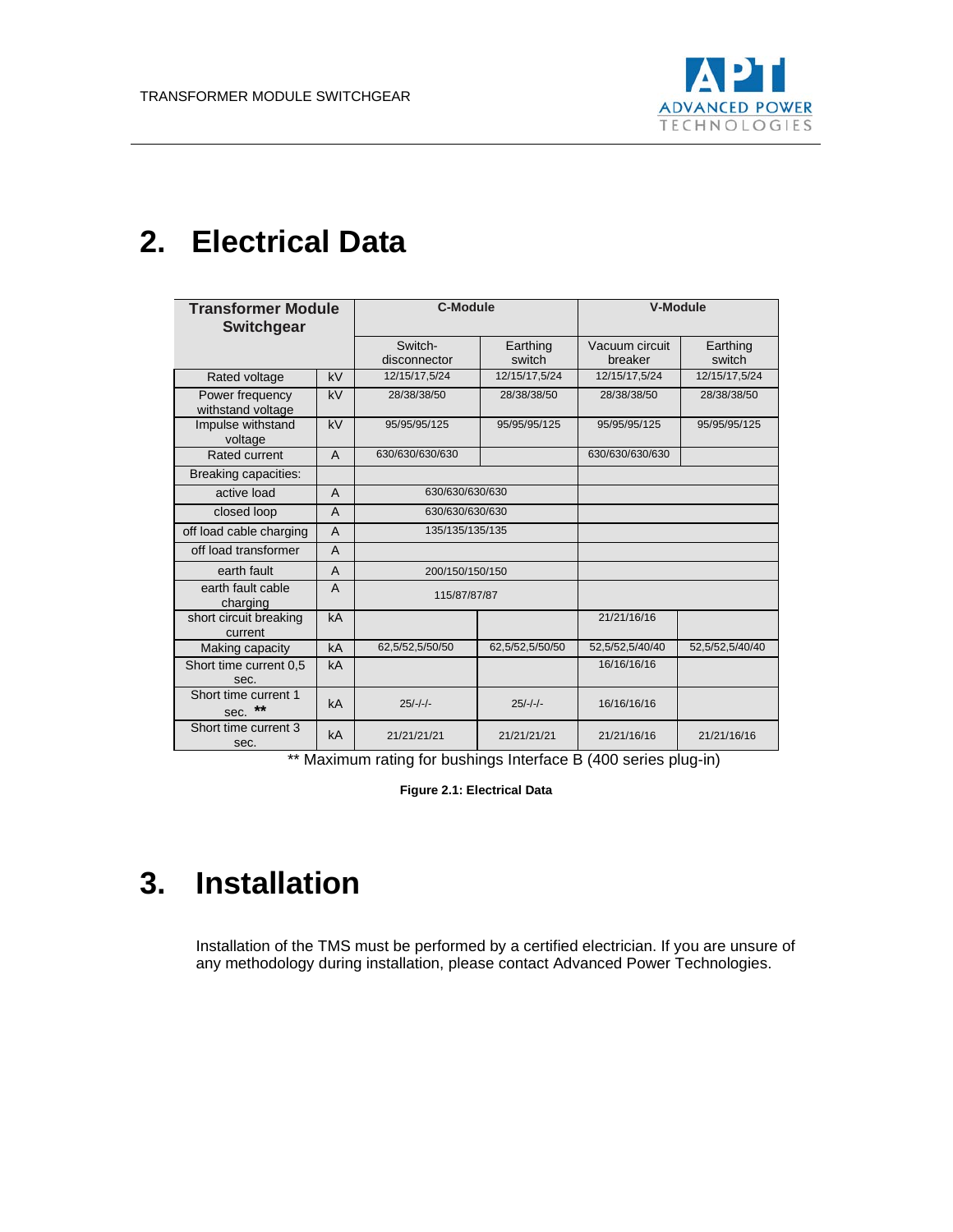

# 3.1 Removal of Cable Compartment



**1. Loosen the screws on the cable cover, pull out and** 



**2. Removal of front section.** 



**3. Front section removed.**



**4. The panel can be removed by unscrewing A and B.**

**Figure 3.1: Removal of Cable Compartment**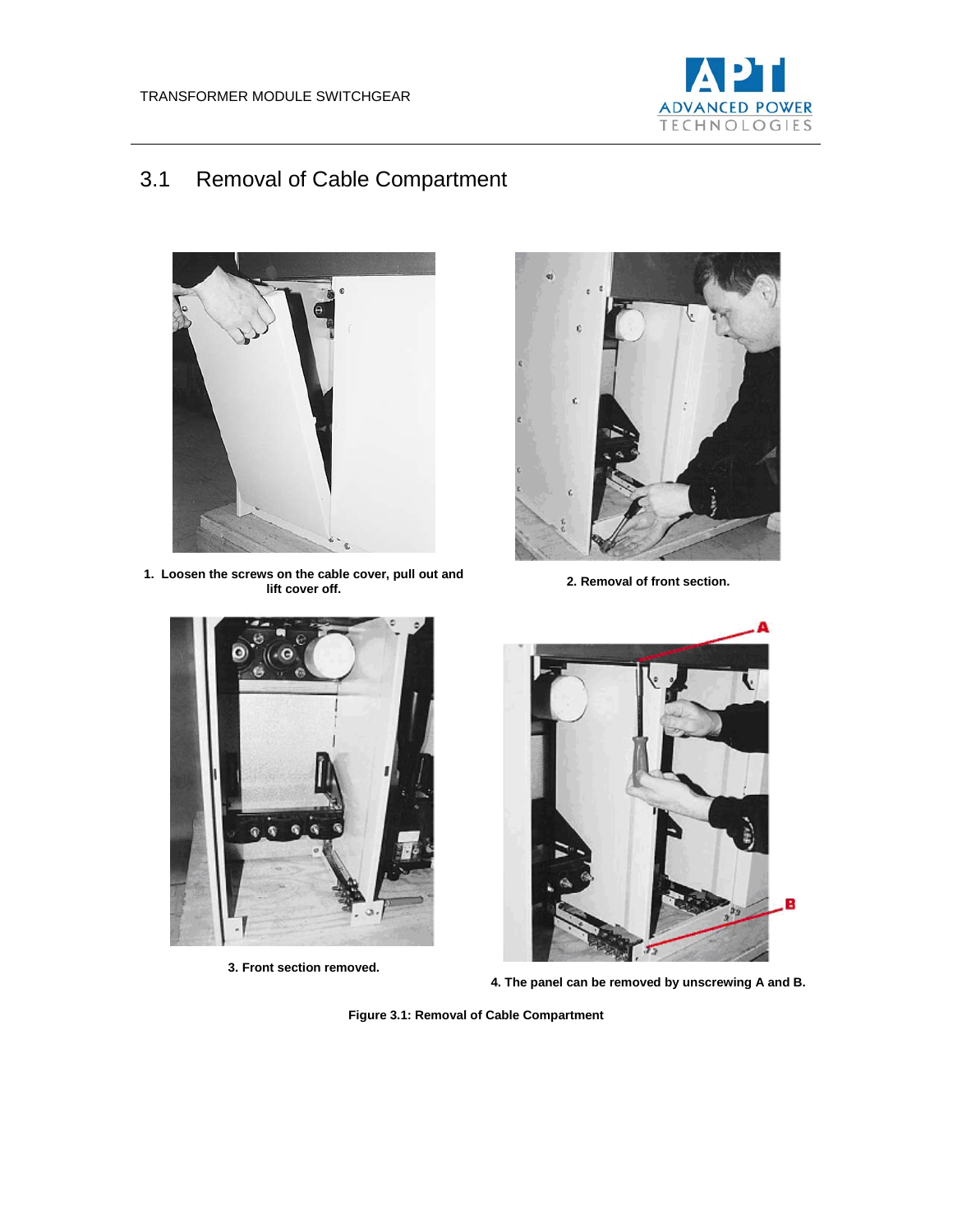

## 3.2 Cable Connection

The TMS is equipped with external bushings which comply with DIN47636T1 & T2/EDF HN 525-61 for termination of cables. All bushings are situated in the same height from the floor and are protected by the cable cover.

The TMS can be supplied with the following bushings for the various type of cubicle.

|                 |                   | Type of Module |                |  |
|-----------------|-------------------|----------------|----------------|--|
|                 |                   | Cable switch   | Vacuum circuit |  |
|                 |                   |                | breaker        |  |
| <b>Bushings</b> | 400 series bolted |                |                |  |

#### **Figure 3.2: Bushing Options**



D. Earthing bar Cable support beam

Cable damp(additional equipment).

Adjustable cable support beam (additional equipment)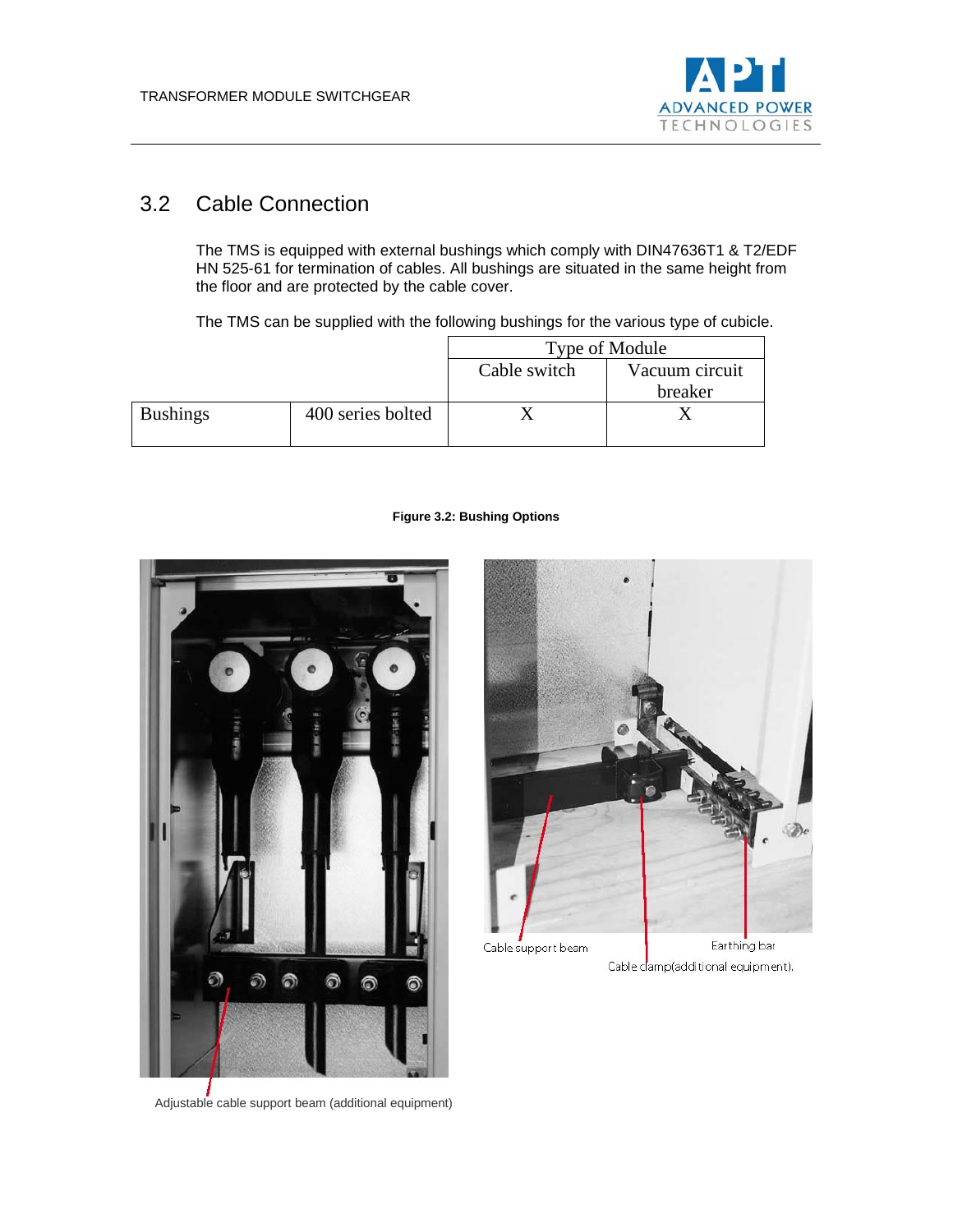



## 3.3 Relay Protection



**Figure 3.5: SR750 Protection Relay**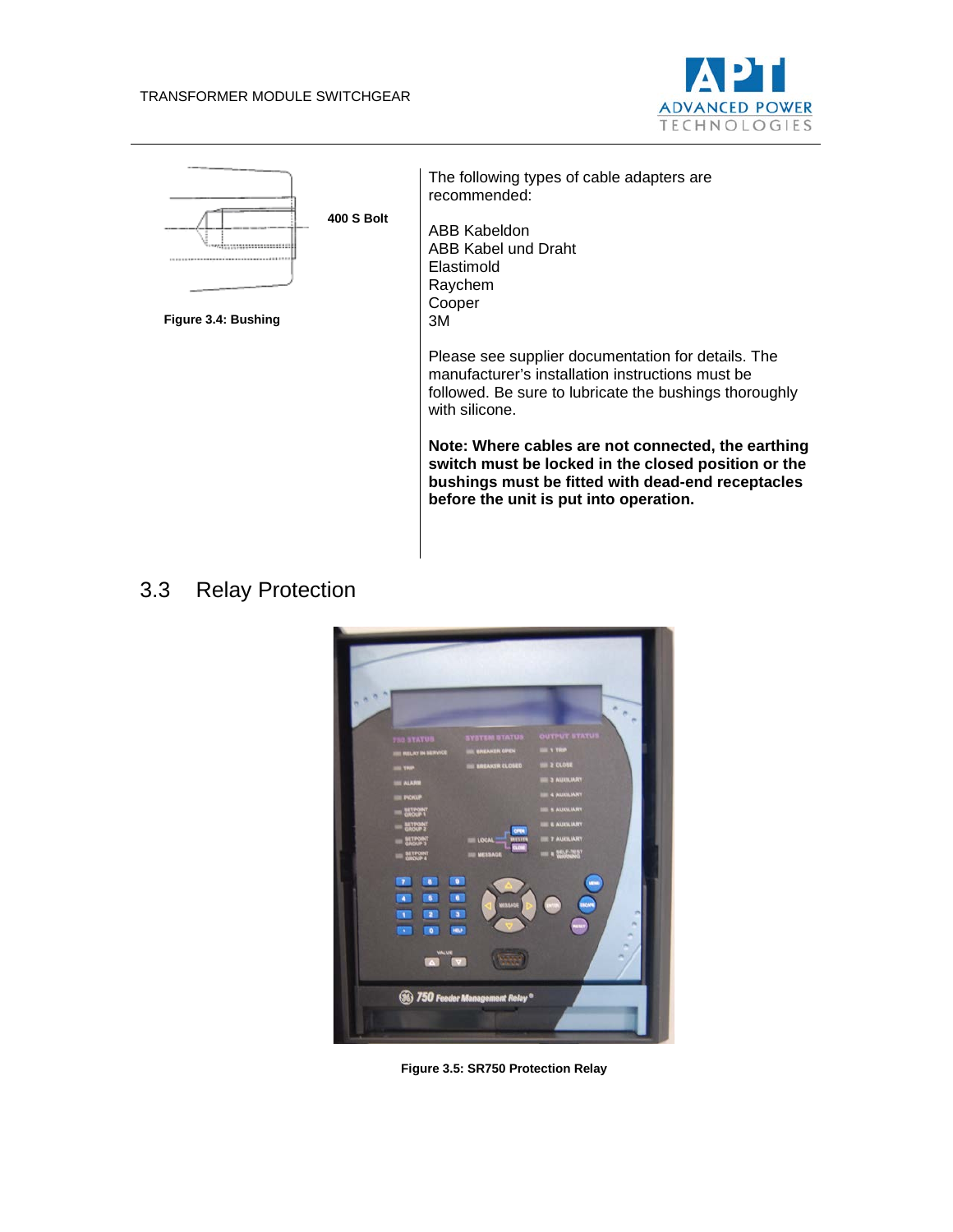

An SR750 protection relay is installed in each vacuum circuit breaker module. The cables from the protection relay to the current transformers are placed in the cable compartment, ready for connection to the three current transformers supplied.

Separate manuals are available for each of these protection relays.

### 3.4 Gas Pressure

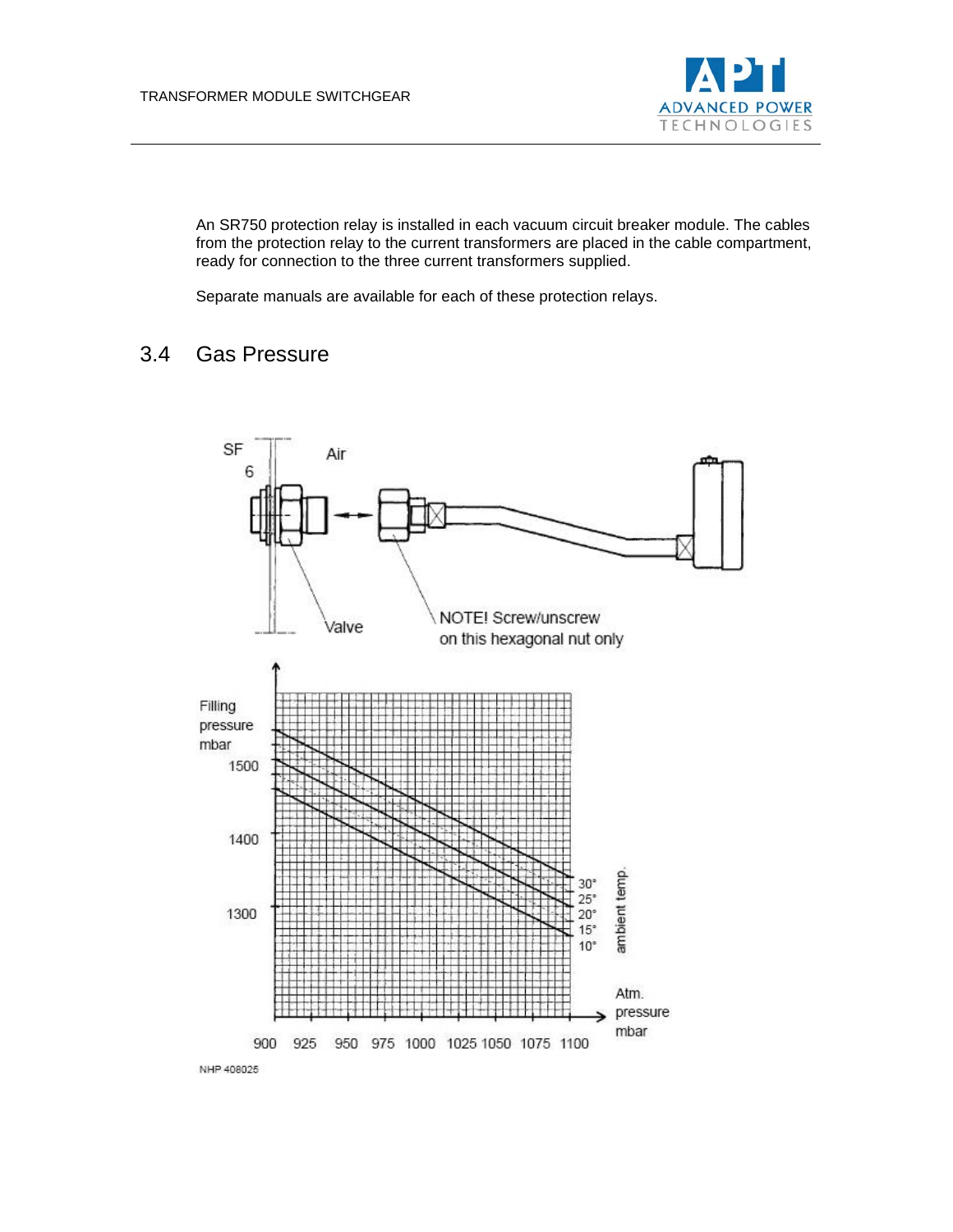

TMS contains SF6 gas with a nominal pressure of  $1.4$  bar at  $20^{\circ}$  C. TMS is sealed and is fitted with a temperature-compensated pressure indicator. A temperature-compensated device that emits an electrical signal to indicate lower pressure can be supplied upon request.

Pointer in middle of green area - unit has correct pressure Pointer in red area - pressure is too low

#### **3.4.1 Refilling of SF6 Gas**

A gas bottle with a manometer and a reduction valve adapter pressure measuring device are both required to refill the gas.

1. Remove front cover and unscrew manometer as shown.

2. Screw (tightening the torque.45 Nm) the adapter to the valve.

3. Before connecting the hose from the gas bottle to the adapter, the air in the hose must be removed by running SF6 gas through the hose.

4. When gas is flowing into the RMU/switchgear, the manometer on the gas bottle has to be observed. When it shows 0.4 bar at ambient temperature 20° Celsius, (1,4 bar

absolute) the gas filling must be stopped. See table for filling pressure above.

5. Remove the filling hose and connect the pressure device to check the pressure inside the RMU/switchgear.

6. When the correct pressure of 0.4 bar (1,4 bar absolute) is obtained, remove the adapter and screw with tightening torque 45 Nm the manometer to the RMU/switchgear as shown above.

Observe that the sealing between the manometer and the valve is smooth and clean.

# **4. Operation**

### 4.1 Operating Conditions

#### **4.1.1 Normal Ambient Conditions**

TMS is generally equipped for operation/service in normal indoor conditions in accordance with IEC 60694. The following limitations apply: Ambient temperature Max. temperature +40°C Max. temperature (24-hour average) +35°C Min. temperature - 25°C

#### **4.1.2 Humidity**

Max. average relative humidity measured over 24 hours **95%** Max. average relative humidity measured over 1 month  $90\%$ Max height above sea level for installation without reducing gas pressure 1,500 meters

#### **4.1.3 Special conditions**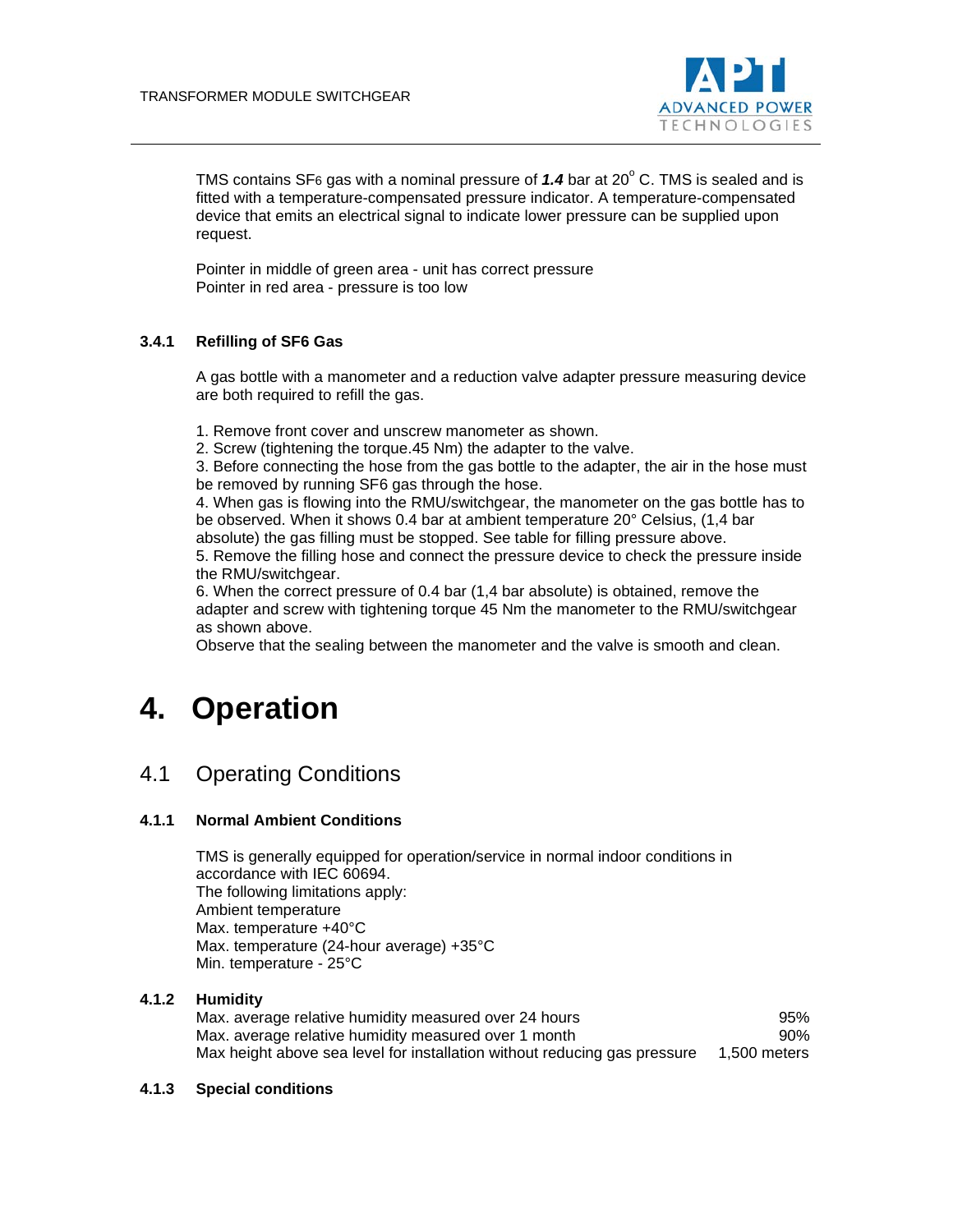

In accordance with IEC 60694, the manufacturer and end-user must agree about special operating conditions which deviate from operation under normal conditions. The manufacturer/supplier must be consulted in advance if especially difficult operating conditions are involved. When electrical equipment is installed at more than 1,500 meters above sea level, for example, the atmospheric pressure will be lower and the overpressure in the tank will have to be reduced.

#### **4.1.4 Airfreight**

For units / modules delivered with reduced overpressure, see procedure for refilling.

### 4.2 Operation

All switches can be operated with the included operating handle.

Internal mechanical interlocking between the switch disconnector/isolator and the associated earthing switches prevents incorrect operation.

The isolator in the vacuum circuit breaker can only be opened after the circuit breaker is opened. Then the circuit breaker can be closed for testing purpose. The operation of the switch disconnector/circuit breaker and earthing switches can be further interlocked by means of a padlock. The earthing switches are operated by a snap action mechanism, which ensures fast closing.

The earthing switch is closed by turning the operation handle clockwise. Turning the operation handle counterclockwise opens the switch.

In order to close the switch fuse disconnector/circuit breaker the spring mechanism must be charged. Turning the operation handle clockwise does this. Then the green "on" button must be pressed to close the switch/breaker.

An anti-reflex system, standard on all operating handles, prevents the immediate reoperation of switches.



**Switch disconnector**

**Close:** Turn the operating handle clockwise. **Open:** Turn the operating handle anticlockwise.



**Earthing switch**

**Close:** Turn the operating handle clockwise. **Open:** Turn the operating **underlight** with the operating<br>handle anti-clockwise.



Isolator and Earthing switch both open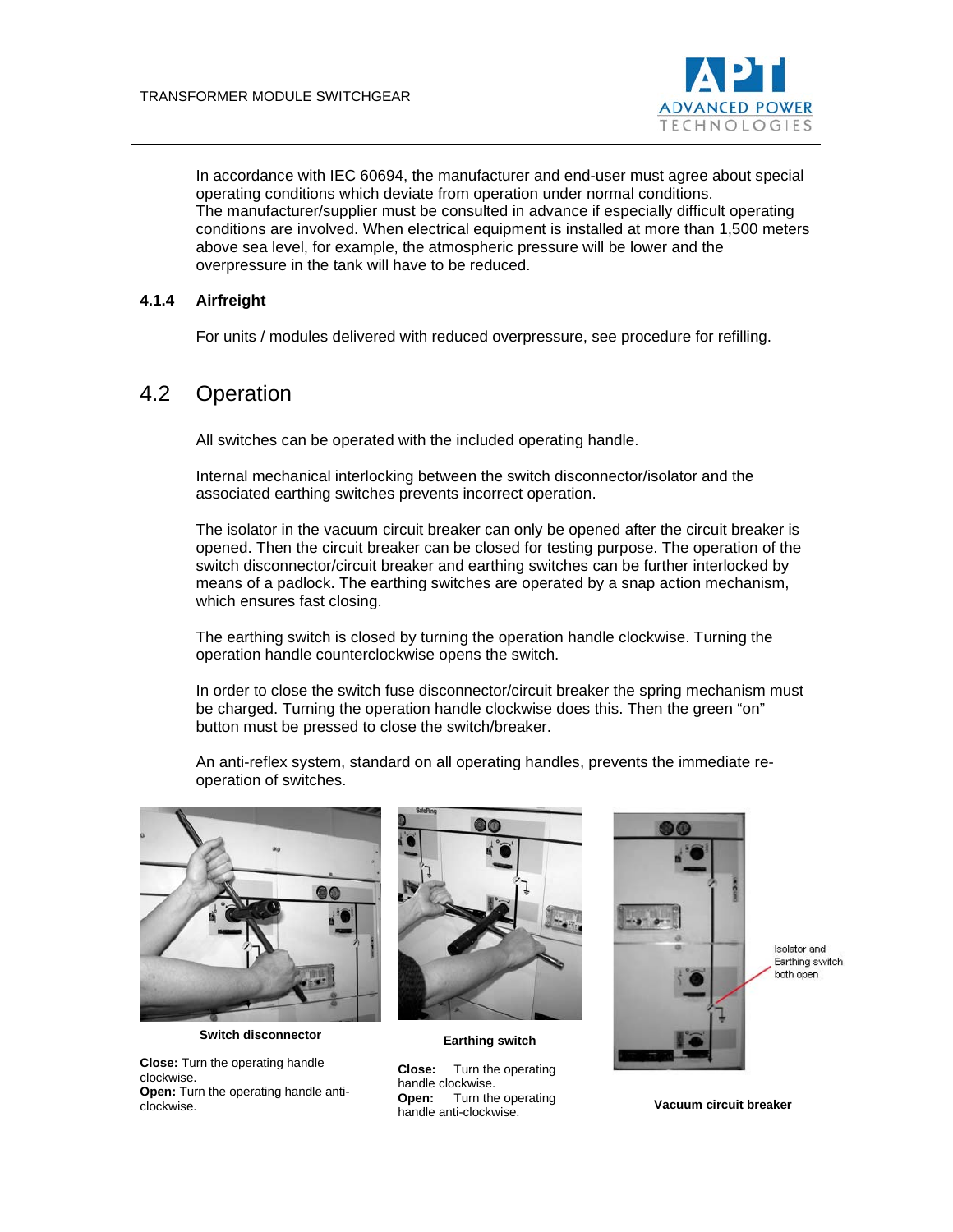

**Figure 4.1: Operation**

# **5. Additional Equipment**

### 5.1 Capacitive Voltage Indication

Socket for capacitive voltage indication HR-module IEC61243-5





**Voltage indicator: Vim 1**

# **6. Maintenance**

All components in the SF6 tank are maintenance-free for the declared life expectancy of the product. The tank is made of stainless steel.

If the panels substain any scratches or damage, these must be repaired with paint to prevent corrosion.

Mechanical parts are positioned outside the tank and behind the front panel. This enables easy access and replacement if required.

Mechanical parts are surface treated to prevent corrosion. Moving parts are lubricated at the factory for the product's life expectancy. In extreme conditions (dust, sand, and pollution), inspection and maintenance will be imperative, and in some cases